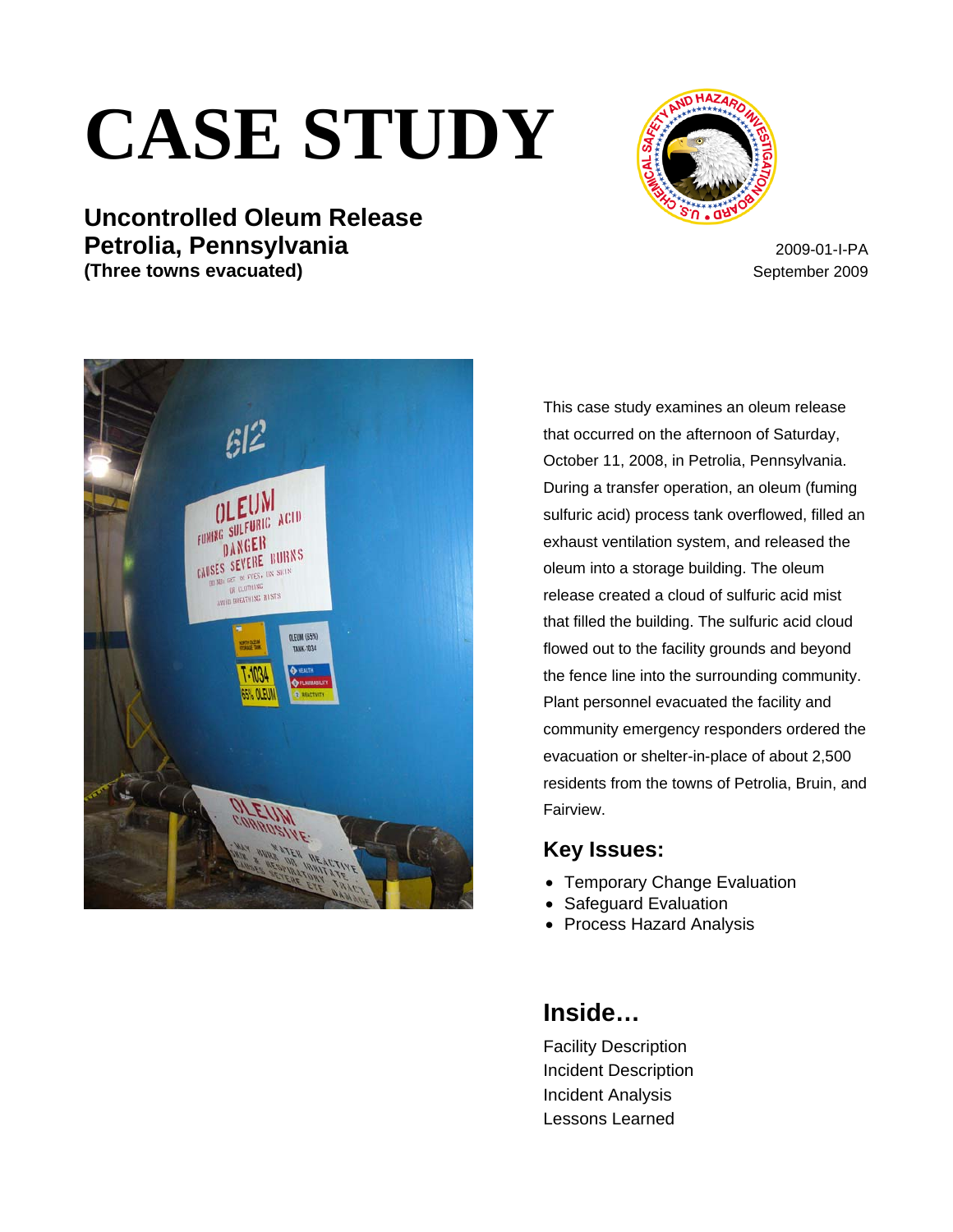# **1.0 Introduction**

Just after 3:00 pm on Saturday, October 11, 2008, a tank located in a storage building at the INDSPEC Chemical Corporation (INDSPEC) resorcinol facility in Petrolia, Pennsylvania, overflowed during an oleum transfer. Oleum, a mixture of sulfuric acid and sulfur trioxide, filled the exhaust ventilation system (vent system)<sup>1</sup> connected to the tank and eventually released into the storage building. The release of oleum created a cloud of sulfuric acid mist that filled the building and flowed out of the facility into the community.

As the oleum storage tank overflowed, the storage building filled with a dense mist, and liquid oleum spilled from the vent system. Faced with an uncontrolled release, the INDSPEC incident commander declared a plant-wide emergency, notified local fire departments, and requested mutual aid services. Facility personnel evacuated.

While INDSPEC emergency responders managed the onsite incident, at 5:14 pm community emergency responders ordered the evacuation or shelter-in-place<sup>2</sup> of about 2,500 nearby residents from the towns of Petrolia, Bruin, and Fairview.<sup>3</sup> The evacuation order continued until about 2:00 am.

## **1.1 INDSPEC Chemical Corporation**

Koppers Company, Inc. owned and operated the Petrolia facility until 1988. In late 1988, after the Beazer organization<sup>4</sup> acquired Koppers Company, Inc., the Petrolia facility and a nearby research center formed INDSPEC in a management buyout. In 1996, Occidental Petroleum Corporation acquired an interest in INDSPEC. Finally, in 1999, the Occidental Petroleum Corporation acquired all remaining INDSPEC stock. INDSPEC is an indirect, wholly owned subsidiary of Occidental Petroleum Corporation.

The facility produces resorcinol, a chemical used in the rubber industry as an automobile tire adhesive.

1

south, and west of the facility.

Resorcinol is also used as a chemical intermediate in the manufacture of pharmaceuticals and other organic chemicals. Oleum is a raw material used in resorcinol production.

# **1.2 The Petrolia Facility**

The facility is located in Petrolia, Pennsylvania, a borough of about 200 people roughly 40 miles northeast of Pittsburgh. Residences and commercial buildings surround much of the facility, which is at the base of an industrialized valley (Figure 1).<sup>5</sup>



Aerial photo courtesy Pennsylvania Spatial Data Access, The Pennsylvania State University

**Figure 1. Aerial view of Petrolia Valley** 

The resorcinol process (the process) normally operates 24 hours a day, seven days a week. Operators work in the oleum storage building on weekdays between about 7:00 am and 3:00 pm and on weekends as necessary.

The oleum storage building, containing three horizontal pressure vessels and two vertical process tanks (Figure 2), is located near the center of the facility. Operators use air pressure to transfer oleum from railcars into the pressure vessels, each of which can hold the contents of two full railcars. Operators

<sup>&</sup>lt;sup>1</sup> The exhaust ventilation system comprises ducts connected to each of the oleum tanks and an air pollution control device to remove sulfuric acid and sulfur trioxide.

 $2^2$  Shelter-in-place can protect people in emergencies by reducing their exposure to toxic substances. People should take refuge in a small interior room, close windows, seal openings, and shut off heating and air conditioning systems. <sup>3</sup> The evacuation zone included populated areas north,

<sup>&</sup>lt;sup>4</sup> Beazer is a British construction and building materials firm.

<sup>&</sup>lt;sup>5</sup> Two other large chemical facilities occupy the valley in Petrolia and Karns City.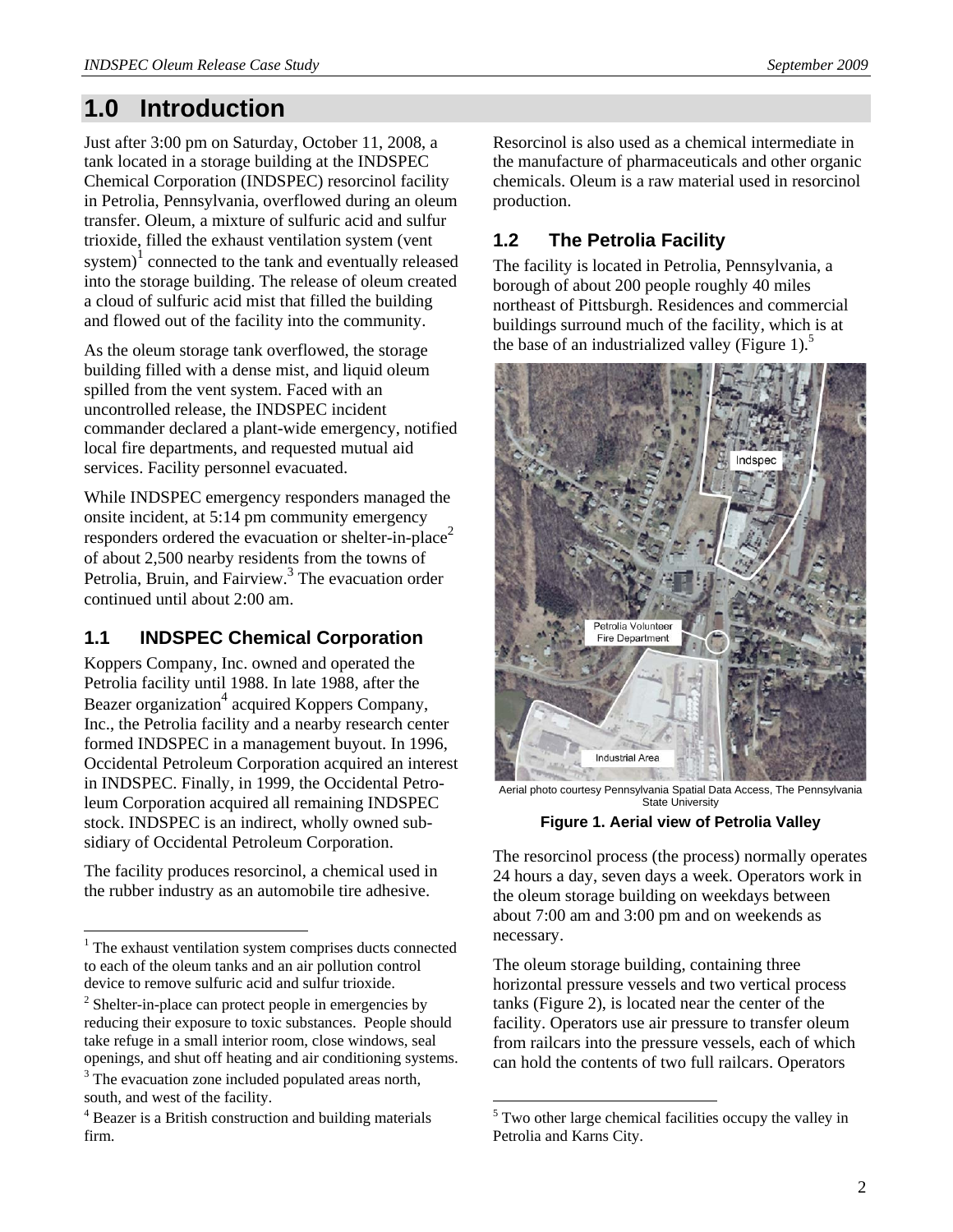then pump oleum from the pressure vessels to either of the process tanks. While the manufacturing process operates, oleum flows continuously from the process tanks to the resorcinol production unit.



**Figure 2. Oleum storage and control room buildings** 

#### **1.3 Oleum**

Oleum, also known as fuming sulfuric acid, is a mixture of sulfuric acid  $(H_2SO_4)$  and sulfur trioxide  $(SO_3)$ . Oleum, when released or spilled, gives off sulfur trioxide gas. The gas reacts with moisture in air and forms a cloud of sulfuric acid mist composed of easily inhaled droplets, some less than 1 micrometer in diameter. A sulfuric acid cloud is dense, visible, and slow moving. Inhaling sulfuric acid droplets can irritate the respiratory system, causing airway constriction and spasms.<sup>6</sup> Severe exposure can result in fluid in the lungs, internal bleeding, and even death.

The Occupational Safety and Health Administration (OSHA), in 29 CFR 1910.1000, and National Institute for Occupational Safety and Health have set an eighthour exposure limit for sulfuric acid, and the American Industrial Hygiene Association has set a one-hour maximum exposure limit.<sup>7</sup> The U.S. Environmental Protection Agency (EPA) requires planning for potential oleum releases under its Chemical Accident Prevention regulations for facilities that store or process greater than 10,000 pounds.<sup>8</sup>

<sup>&</sup>lt;sup>6</sup> A detectable odor and irritation due to exposure generally occur at sulfuric acid concentrations above  $1 \text{ mg/m}^3$ .<br>
<sup>7</sup> The sight hour appeaux limit for sulfurie said is 1.

The eight-hour exposure limit for sulfuric acid is  $1 \text{ mg/m}^3$ . The one-hour exposure limit without life-threatening health effects for sulfuric acid is 30 mg/m<sup>3</sup>.<br><sup>8</sup> The EPA set 0.01 mg/L (1 mg/m<sup>3</sup>) s

The EPA set 0.01 mg/L  $(1 \text{ mg/m}^3)$  as the defined toxic endpoint for planning purposes under 40 CFR 68.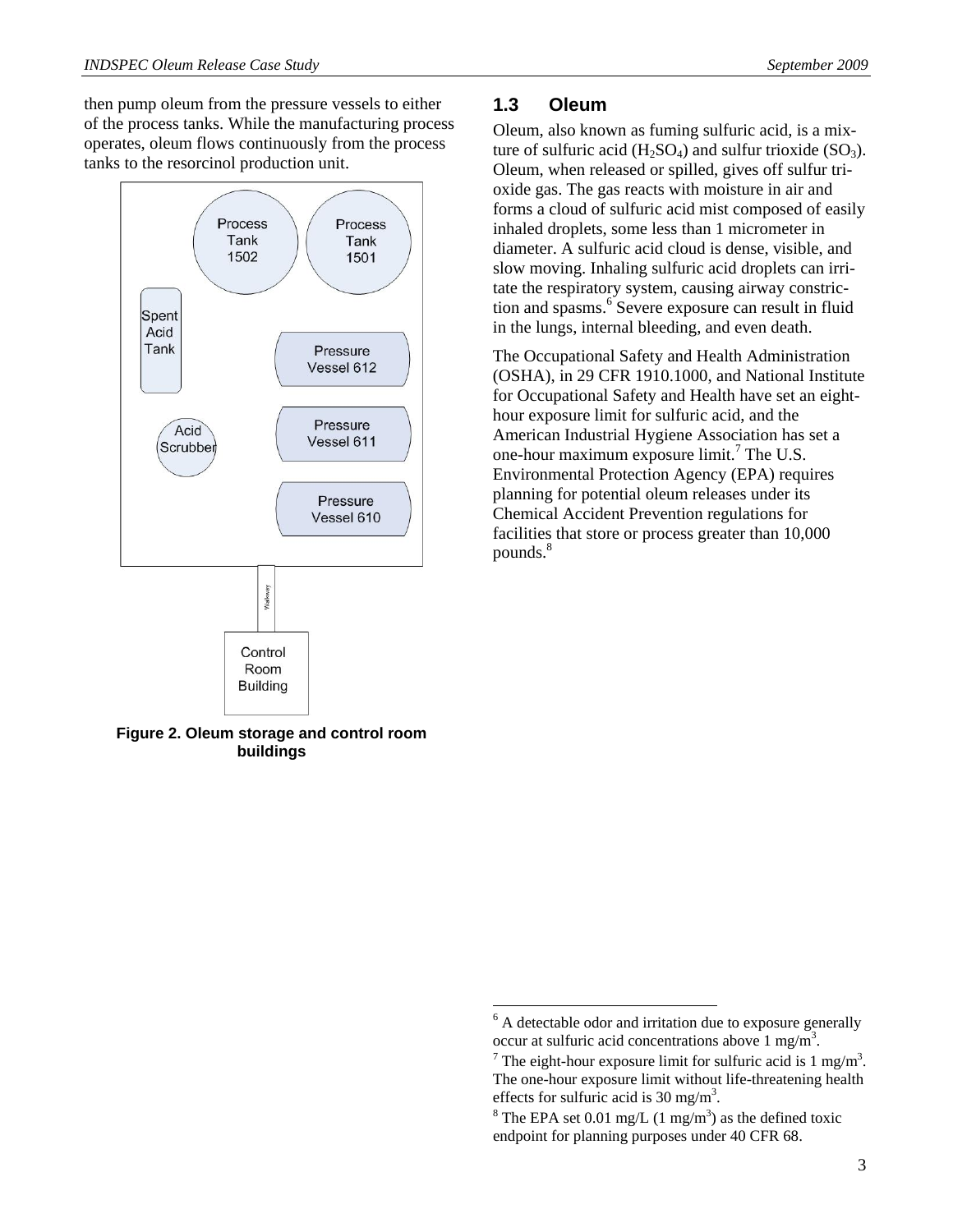# **2.0 Oleum Storage Building Operations**

Three INDSPEC operators perform bulk liquid loading and unloading jobs, one in the oleum storage building and two throughout the rest of the facility. The three operators work Monday through Friday on day shift and rotate among the three jobs weekly.

The oleum storage building operator unloads oleum, benzene, and soda ash from railcars and prepares a soda ash solution. He also pumps oleum from the pressure vessels to the process tanks (Figure 2) and monitors the oleum storage system from the distributed control system  $(DCS)$ . The operator's DCS console is in a separate building (control room) adjacent to the oleum storage building.

The oleum storage-building operator is often required to perform work on weekends, which may include mixing soda ash solution or unloading benzene. The facility may schedule this work prior to the weekend or call an operator to the plant as necessary. Operators transfer oleum to the process tanks as part of their weekend duties to ensure that the pressure vessels are empty or nearly empty on Monday mornings.

## **2.1 Transferring Oleum**

Operators transfer oleum from railcars to the pressure vessels and then to the process tanks. To transfer from a railcar, an operator connects a transfer hose to the railcar and pressurizes the railcar with plant air, forcing oleum to the selected pressure vessel.

To pump oleum from a pressure vessel to a process tank, an operator plugs a pump power cord into a power supply (Figure 3). Each of the three pressure vessels has a dedicated transfer pump with a power cord and plug. While there are three power cords and plugs, there is only one (normal) power supply receptacle. The operator plugs the power cord into the normal receptacle in the oleum storage building and starts the pump using the DCS console in the adjacent control room. When transfer is complete, the operator stops the pump on the DCS console and returns to the oleum storage building to unplug the power cord.

Figure 4 shows the power supply arrangement on the day of the incident.



**Figure 3. Normal power configuration** 

l

<sup>&</sup>lt;sup>9</sup> DCS is a digital basic process control system that

monitors and controls multiple process inputs and outputs.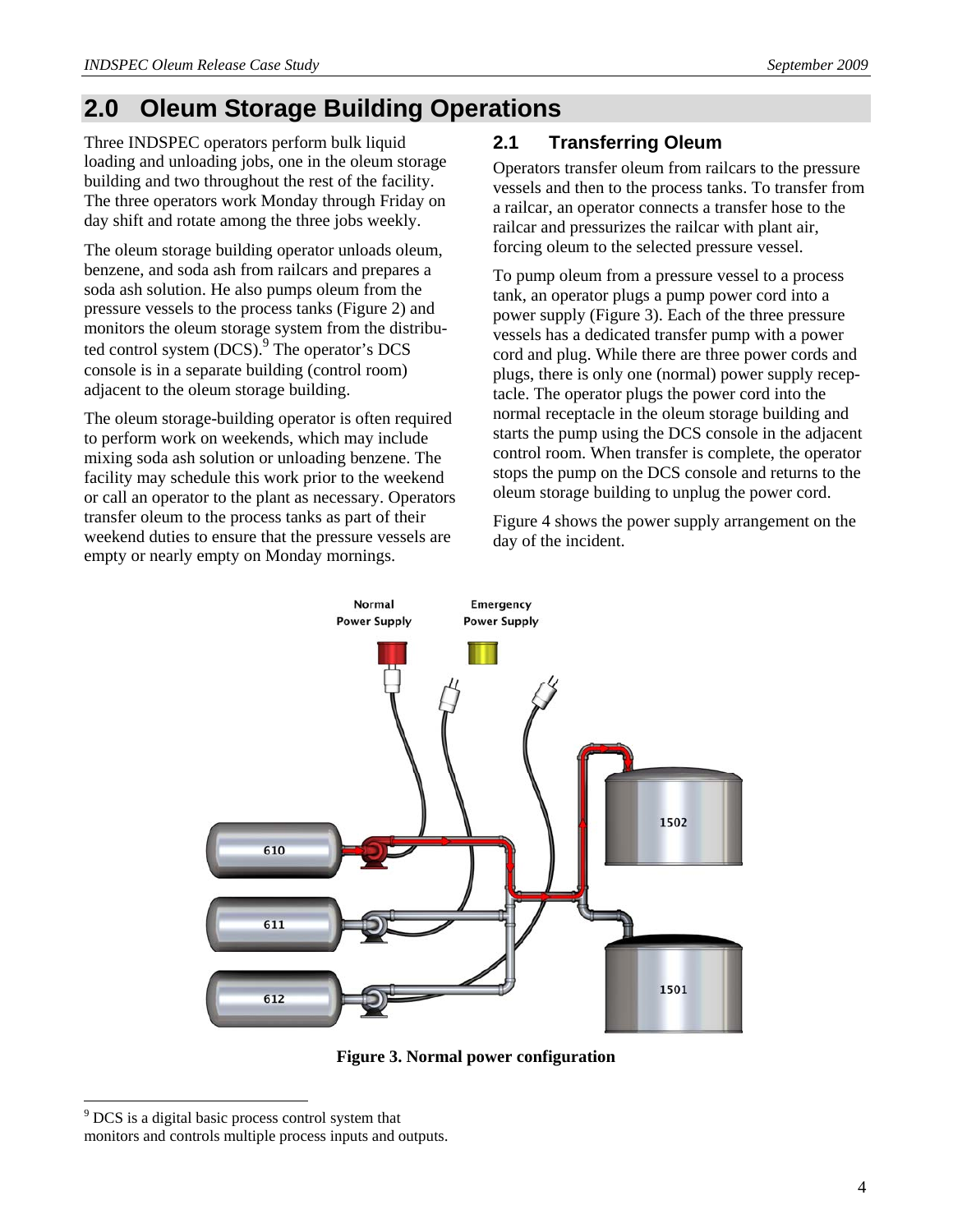

**Figure 4. Power supply arrangement** 

#### **2.2 Emergency Power Supply**

Prior to 1980, equipment failures in the oleum storage building affecting the normal power supply interrupted facility operations. Former and current employees stated that power-supply repair parts were difficult to obtain; thus, to minimize production interruptions, the facility<sup>10</sup> temporarily wired an emergency power supply with a separate switch and receptacle. A former operator told the CSB that at the time of this installation, a former supervisor verbally instructed operators to use the emergency power supply to transfer oleum from the pressure vessels to the process tanks. However, the emergency power supply did not incorporate the safety features of the normal power supply. The automatic shutoff that was tied to a high-high level switch $11$  in the process tanks would not stop a pump powered by the emergency power supply. Therefore, the former supervisor cautioned operators to monitor these transfers closely to prevent overfilling.

l

Over the nearly 28 years since its installation, the emergency power supply arrangement remained functionally unchanged. The facility did not document the original intent of the emergency power supply in plant drawings $^{12}$  or procedures. Post-incident, the current managers, supervisors, and engineers told the CSB that they did not know of the original intent of the emergency power supply or its use in oleum transfer to the process tanks.<sup>13</sup> At the time of the incident, operators routinely used the emergency power supply on weekends—when supervisors, managers, and engineers were generally not in the facility—to transfer oleum from the pressure vessels to the process tanks.

 $10$  At that time, Koppers owned the facility.

 $11$  A high-high level in a storage tank is a point at which the liquid in the tank has reached a dangerously high level and may spill. A high-high level is normally associated with an alarm and an automatic means of shutting down liquid transfer, as opposed to the high level point at which only an alarm is initiated.

  $12$  The piping and instrumentation drawing shows a single power supply for the oleum transfer pumps.

 $13$  Many years later, the facility added to the emergency power supply to allow operators to pump from trucks if railcars of oleum were unavailable. However, operators and supervisors from the 1980s and 1990s all stated that trucks were always pressurized with air in the same manner as railcars and were never pumped.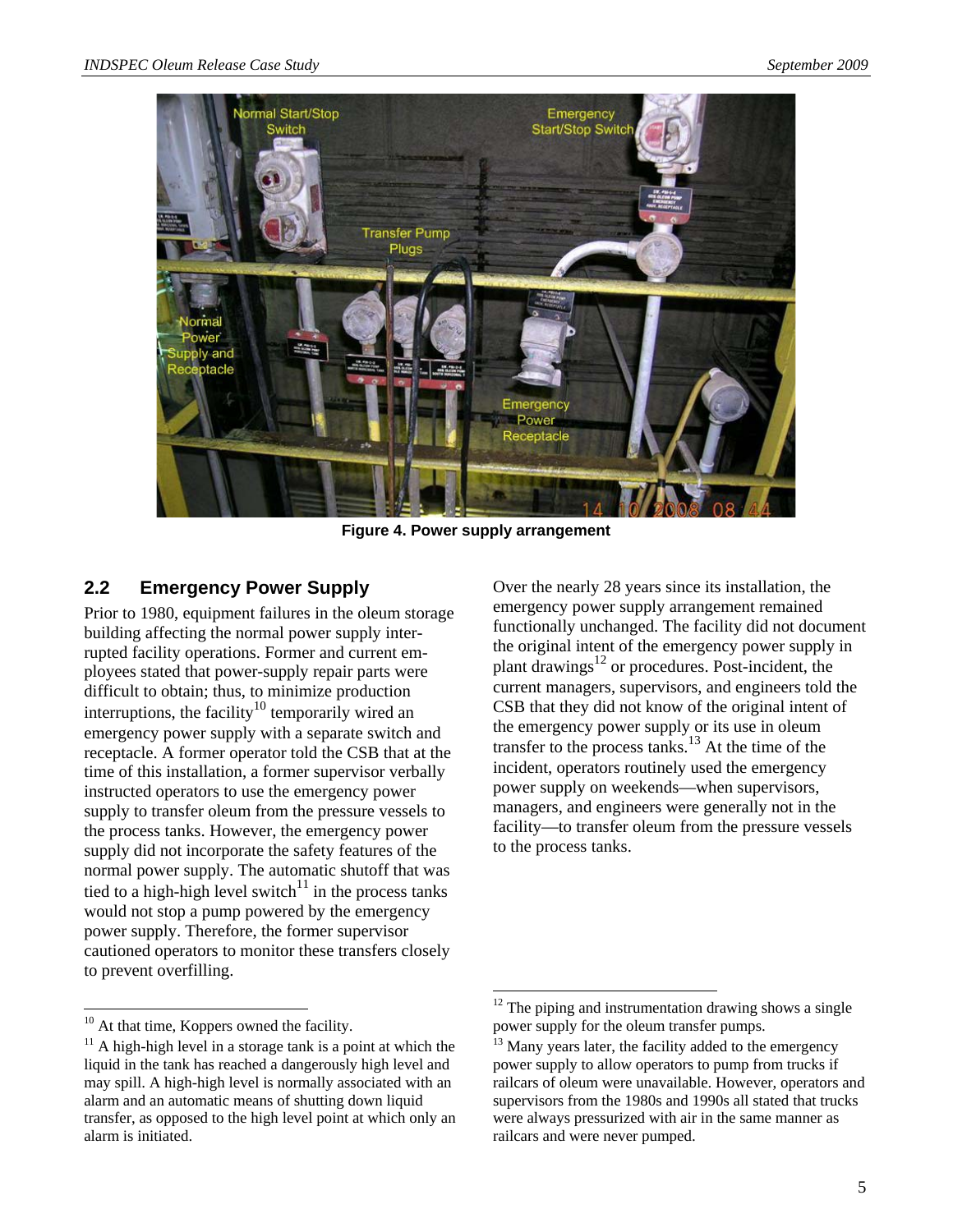# **3.0 The Incident**

At about 9:45 am on Saturday, October 11, 2008, an INDSPEC shift supervisor called the oleum storagebuilding operator to the facility to prepare soda ash for the process. The operator arrived at about 11:45 am and began transferring oleum from the pressure vessels to the process tanks, as was customary, before preparing the soda ash.

The operator began pumping oleum to a process tank from vessel 611 using the normal power supply and from vessel 610 simultaneously using the emergency power supply. When vessel 610 ran empty, the operator began pumping from vessel 612 (Figure 2) using the emergency power supply.

At about 2:00 pm, the operator completed soda ash preparation and shut down the soda ash process. He returned to the control room and, using the DCS console, stopped the vessel 611 oleum transfer pump. The transfer pump connected to the emergency power supply remained on, and the transfer of oleum to the process tank from vessel 612 continued. The operator told the CSB that he believed he had shut down the transfer pump connected to the emergency power supply.

The DCS did not display the status of a transfer pump connected to the emergency power supply; only the local start/stop switch could stop a pump powered by the emergency supply.

At  $2:13$  pm, $^{14}$  an alarm beacon indicated a high level in process tank 1502. However, by 2:13 pm, the operator had exited the oleum storage building and the control room; he left the facility at 2:15 pm.

At 2:18 pm, process tank 1502 reached the high-high level setpoint, activating another alarm beacon. By 3:12 pm, sulfuric acid mist began escaping in the area of the tank 1502 conservation vent.<sup>15</sup>

Around 4:15 pm, employees saw a white mist escaping the oleum storage building doors and notified the shift supervisor. The shift supervisor, suspecting an oleum leak in the transfer line from the process tank to the process, ordered the transfer line

1

blown clean. Operators blew the line with pressurized air; however, the release continued and appeared to increase in intensity. Security video from inside the building showed an increase in intensity at 4:21 pm; by 4:29 pm, white sulfuric acid mist was visible outside of the oleum storage building.

Realizing that the release was not from the transfer line, the shift supervisor (acting as incident commander) declared an emergency and ordered a facility evacuation. At 4:55 pm, the facility security guard began notifying the INDSPEC hazardous materials response team. Facility evacuation began concurrent with notification of local residents to evacuate their homes or shelter-in-place.<sup>16</sup> Emergency responders from Petrolia and neighboring towns closed roads leading to the Petrolia valley and walked door-to-door notifying residents.

At 4:58 pm, the shift supervisor instructed INDSPEC responders to spray the oleum building with water from two fire monitors<sup>17</sup> in an attempt to absorb and dilute the sulfuric acid mist. However, the water spray did not lessen the severity of the acid cloud.

To determine the source of the release, an INDSPEC reconnaissance team in Level A personal protective equipment<sup>18</sup> entered the oleum storage building to investigate. The sulfuric acid mist in the building was so dense that the team could only enter a few feet. However, prior to the team's retreat, liquid oleum spilled on them from the top of one of the process tanks.19 The team concluded that a transfer pump was running and that oleum transferring from one of the pressure vessels had overfilled the process tanks.

The team decided to stop the transfer pump to secure the release but could not reach the local electrical switch room safely because it was flooded with fire

<sup>&</sup>lt;sup>14</sup> Times in this section were obtained from INDSPEC security camera 3, located inside the oleum storage building above run tank 1502, and security camera 6, located outside of the oleum storage building to the south.

<sup>&</sup>lt;sup>15</sup> A conservation vent allows airflow (breathing) in a tank while reducing product vapor emissions.

<sup>&</sup>lt;sup>16</sup> Petrolia volunteer firefighters and police officers notified local residents. Residents in Petrolia and to the south evacuated to the Karns City High School; residents to the north evacuated to the Bruin Community Center.

 $17$  A fire monitor is a stationary nozzle that directs a spray of water to a specific location.

 $18$  Level A protection is a fully encapsulated suit with a selfcontained breathing apparatus to protect the wearer from chemical exposure.

<sup>&</sup>lt;sup>19</sup> Oleum spilled from the conservation vent and collected on top of the process tank, eventually spilling over to the floor below.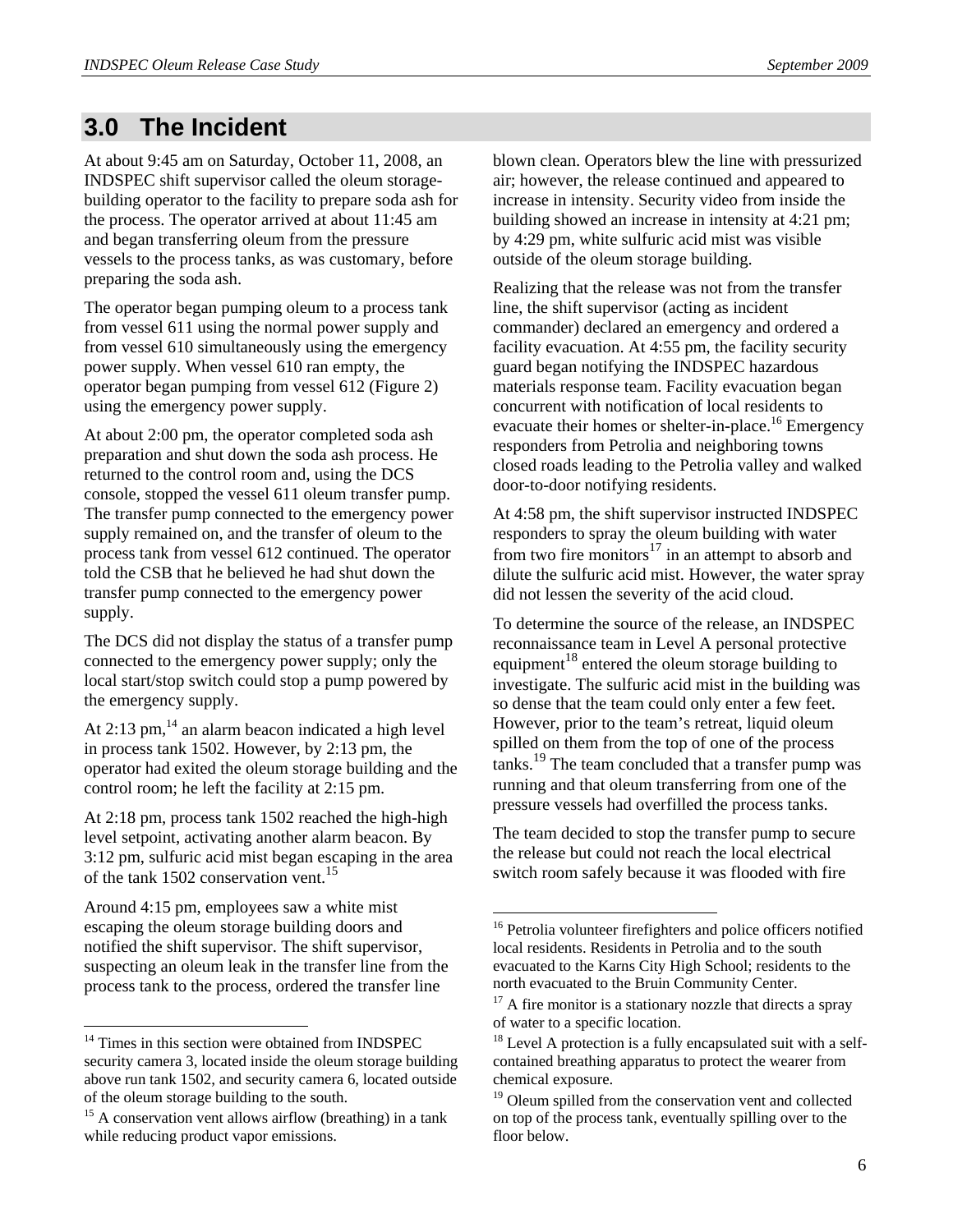water. At about 7:00 pm, electricians used a remote disconnect switch to de-energize the oleum storage building and stop the pump. Post-incident data shows that vessel 612 emptied by about 5:50 pm.

Cleanup began after the spilled oleum released the dissolved sulfur trioxide and the sulfuric acid mist dissipated. At about 2:00 am on Sunday, October 12, air monitoring by the EPA found no trace of vapors from the release. The offsite incident commander declared the emergency over and allowed residents to return home. One emergency responder suffered a minor injury due to sulfuric acid inhalation. No other injuries occurred.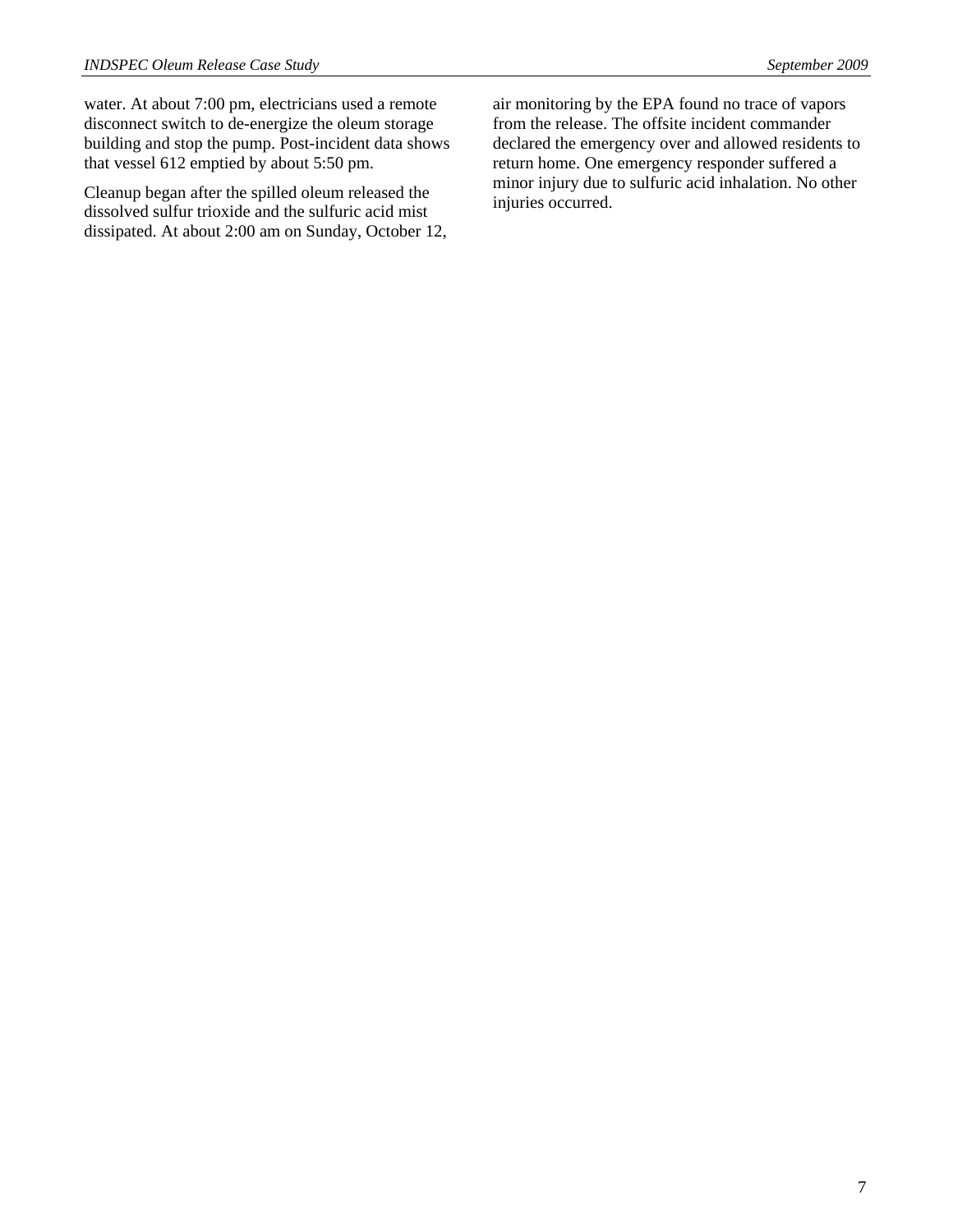# **4.0 Analysis**

#### **4.1 Control and Alarm System**

Each of the five oleum tanks (three pressure vessels and two process tanks) is equipped with two levelsensing devices. The first device continually monitors the oleum level and displays it on the DCS console. The second device<sup>20</sup> is a fixed high-high level probe. Each device activates one alarm in the oleum storage building and another on the DCS console. In addition, each high-high level probe on the process tanks activates a switch that shuts off the normal transfer pump power supply.21

Although process tank levels are monitored and displayed regardless of which power supply is used, the high-high level probes on the process tanks do not shut off the transfer pump when the emergency power supply is used. Additionally, even though INDSPEC installed the DCS about two years prior to the incident, many years after the installation of the tanks and the level devices, the emergency power supply was not connected to the DCS.

The level sensing devices also activate visual warning beacons above each tank: amber for high level and red for high-high level. In normal practice and in accordance with written operating procedures, operators fill the tanks to the high-level alarm set point, at which they receive visual and audible signals. At the time of the incident, the audible alarm in the oleum storage building was out of service. However, the operator had left the facility and would have been unable to hear the audible signal had it functioned.<sup>22</sup>

The DCS console provides operators control and level monitoring capability for a pump connected to the normal supply on the DCS console; it does not provide control or direct indication for a pump powered by the emergency supply.

l

#### **4.2 Emergency Power Supply Installation**

When installed prior to 1980, the emergency power supply enabled the facility to continue operating by transferring oleum to the process tanks when the normal power supply was out of service. At the time of the incident, the label on the power supply read "65% Oleum Pump Emergency 480V Receptacle."<sup>23</sup> Former facility management considered service outages to the normal power supply emergencies due to their potential to halt production.

By installing the emergency power supply without the same safety devices as the normal power supply, the facility traded safety for efficiency. Although a highhigh level shutoff, such as the one connected to the normal power supply, could have been added to the emergency power supply, the facility relied on human intervention as a safety measure. Within the hierarchy of controls concept, $^{24}$  human intervention is less robust than engineering controls such as automatic shutoffs.

#### **4.3 Training and Procedures**

According to current and former employees, the normal power supply for oleum transfer malfunctioned about five times between 1980 and the mid-1990s. Operators were required to use the emergency power supply to transfer oleum during these periods.

Operators received only verbal instructions on using the emergency power supply. These verbal instructions were passed down from experienced operators to new operators in on-the-job training. The facility never included the use of the emergency power supply in its written operating procedures for transferring oleum to the process tanks.

Prior to the incident, the facility began the process of updating the written operating procedures. A shift supervisor was responsible for updating the oleum storage building procedures, a process that involved at least one experienced operator. The supervisor instructed the operator to remove out-of date information from the procedures and add new procedures. At

 $20$  The high-high level device is a capacitance probe-type. Any liquid contact with the probe results in activation of the switch.

 $21$  The switch activates independently of the DCS; this is a hard-wired interlock.

 $22$  The CSB found the alarm was out of service for many months and INDSPEC had no process to regularly test the alarm's function.

<sup>&</sup>lt;sup>23</sup> Operators told the CSB that the labels had never been changed.

<sup>&</sup>lt;sup>24</sup> In the hierarchy of controls, engineering measures are superior to administrative and procedural measures, which are superior to personal protective equipment.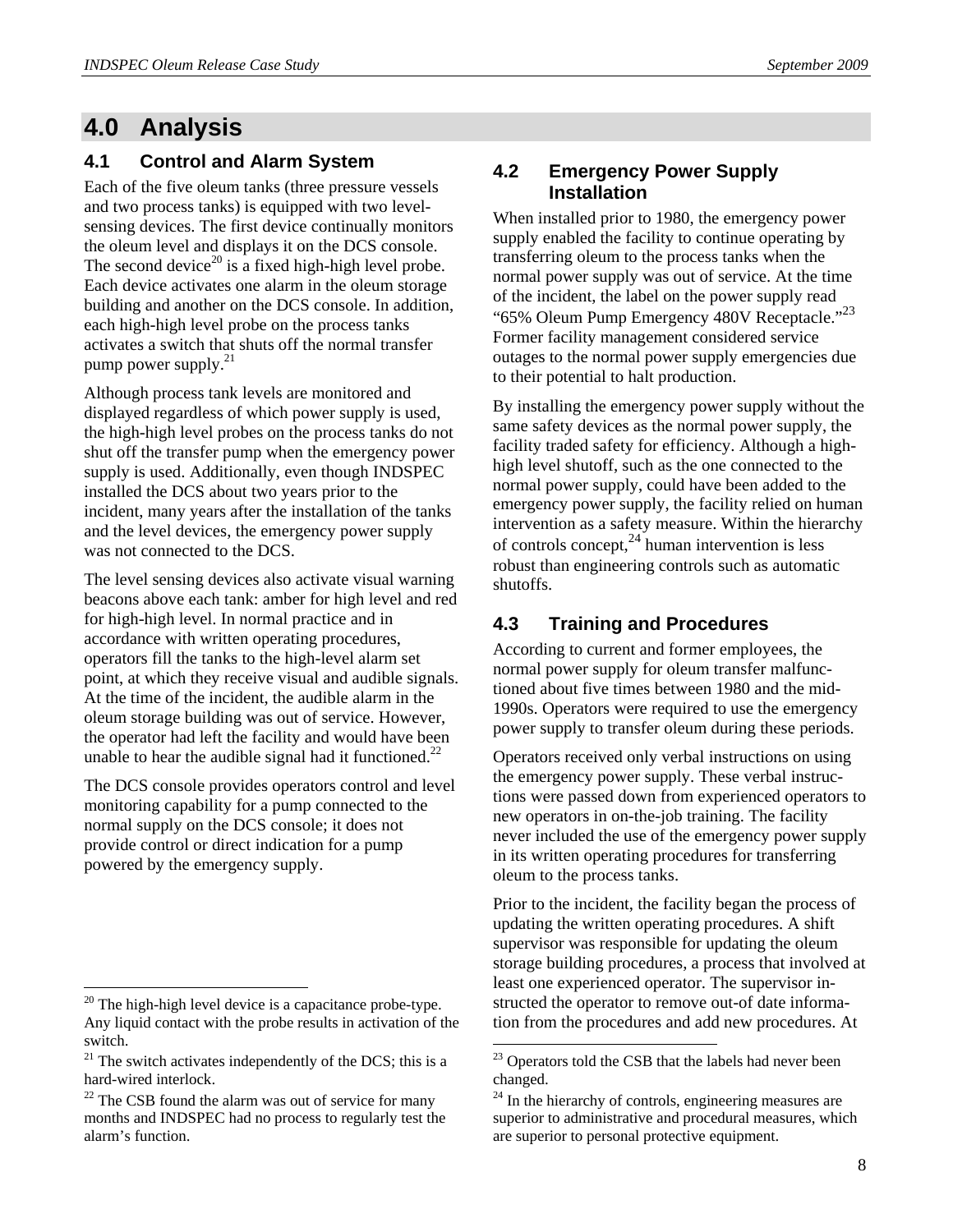the time of this update, the use of the emergency power supply was neither new nor out-of-date and was not addressed.

#### **4.4 Normalizing the Hazard**

When the emergency power supply was originally installed, the facility employed two operators for liquid unloading and storage duties. Often, the operator assigned to the oleum storage building was unable to attend to duties in the building until late in the day because of other responsibilities. The operators developed a work practice in which they used two transfer pumps concurrently (one connected to the normal power supply and one to the emergency power supply) to transfer more oleum to the process tanks in less time. To get their work done in the time allotted, operators used this work practice almost daily, normalizing it. According to a former employee, the former building supervisor was aware of the practice of using two pumps concurrently.

Although the alternate power supply was likely intended to be temporary, the facility replaced flexible electrical cord with wiring in conduit following a safety audit in the 1980s, making the alternate power supply effectively permanent.

In the late 1980s, the facility added a third operator to the area. The presence of a third operator meant that the operator for the oleum storage building would not have to leave the area and could transfer oleum using one pump (with the normal power supply) without falling behind schedule. However, experienced operators continued to train new operators on the use of the emergency power supply.

#### **4.5 Weekend Practice**

Shift supervisors typically call operators to the plant on weekends to mix the soda ash solution, which takes about 2.5 hours. While operators prepare soda ash,

(Figure 5).

Operators transferred oleum on the weekends to improve the efficiency of oleum unloading operations on Monday. Operators stated that having at least one pressure vessel empty on Monday morning allowed the incoming oleum storage operator to begin immediately filling the pressure vessel from rail cars. Without room in the pressure vessels on Monday morning, the operator would first need to transfer oleum to the process tanks, delaying the railcar unloading. The emergency power supply eventually came to be used only on weekends, when additional oleum transfer could be accomplished in advance of the normal workweek. This proactive transfer and emptying of the pressure vessels maximized the efficiency of operators' weekend work. Operators used the emergency power supply for nearly 28 years; however, the practice was never identified as a potential hazard.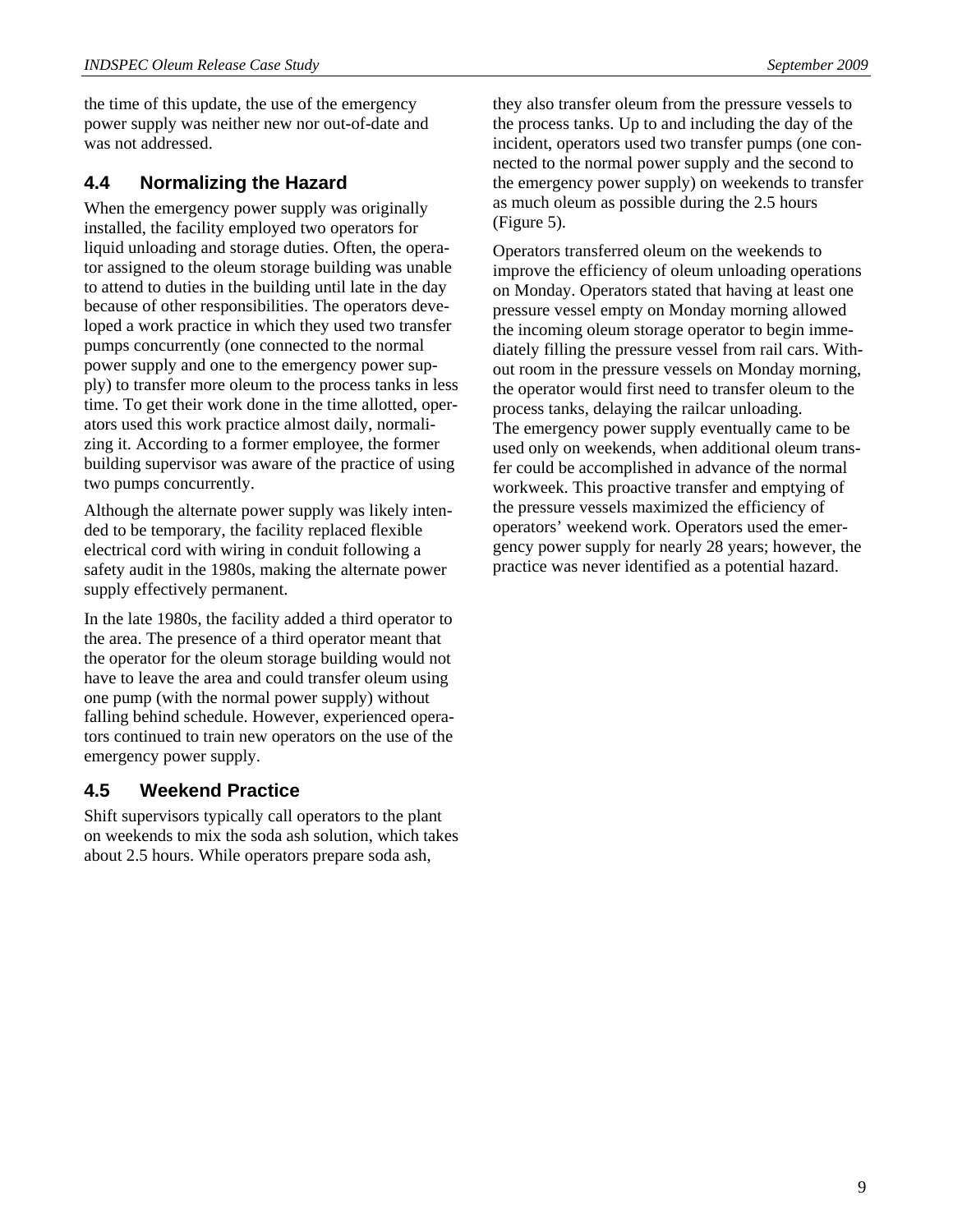

**Figure 5. Weekend power configuration**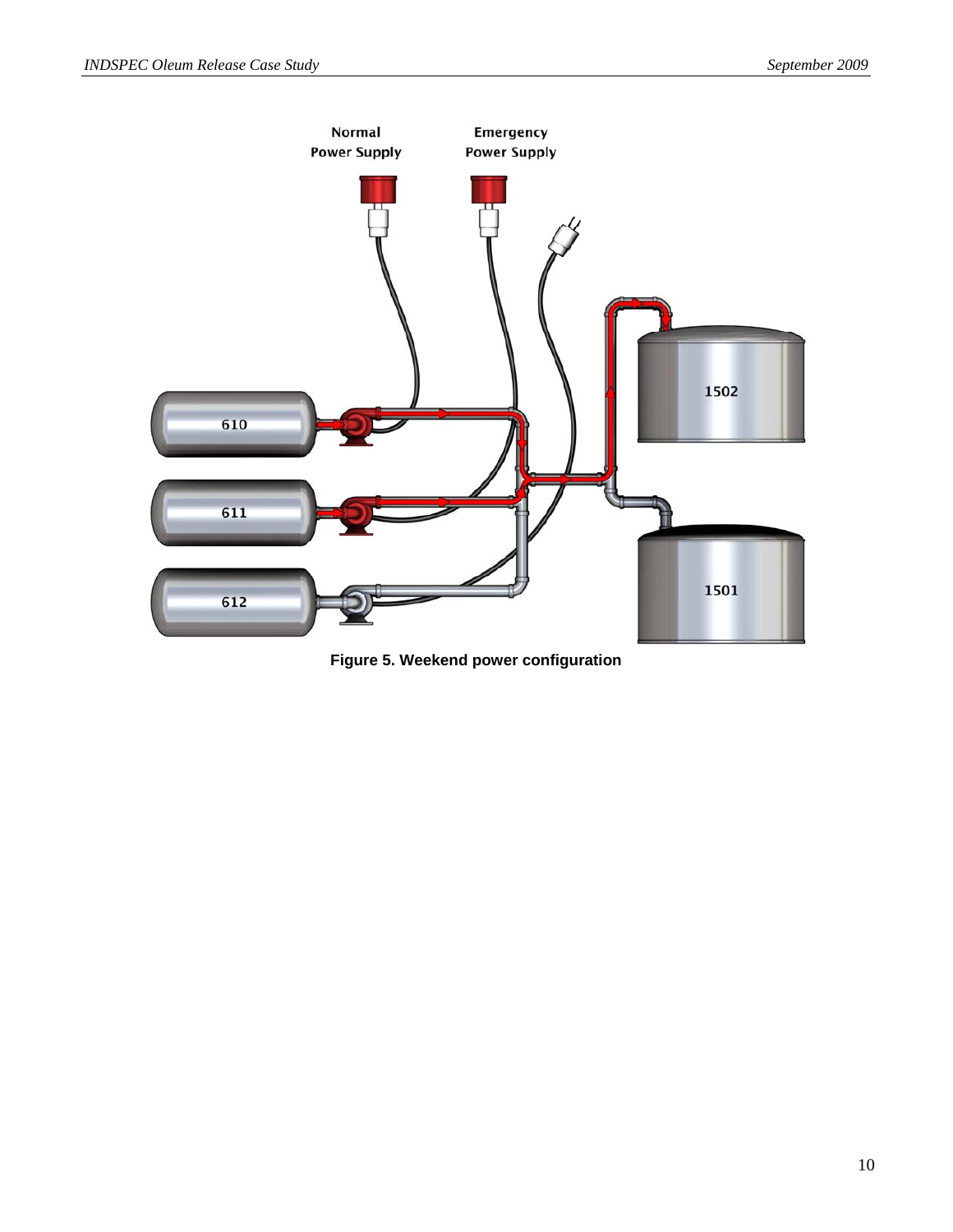## **4.6 Process Hazard Analysis**

A process hazard analysis (PHA) is a system facilities use to evaluate potential hazards within processes and operations. In general, teams comprising managers, supervisors, engineers, and operators perform PHAs for each functional area of a facility. INDSPEC performed two recent PHAs of oleum storage-building operations.25 In 2005, a PHA team evaluated oleum unloading operations, including storage in the pressure vessels; in 2008, a team evaluated operation of the process tanks. Both PHAs addressed vessel and tank operations including high level, overfill, low level, and overflow into the vent system.

Each oleum storage building PHA team included at least one experienced operator. The CSB interviewed many of the PHA team members and concluded that at the time the PHAs were conducted, only operators were aware of the emergency power supply and its use on weekends. In addition, piping and instrumentation  $drawings<sup>26</sup>$  and operating procedures did not identify it as an alternate method of transferring oleum to the process tanks.

When INDSPEC conducted these PHAs, operators had used the emergency power supply to transfer oleum for more than 25 years. Operators were aware that the emergency power supply was not controlled by the DCS and that the high-high level switch would not shut down a pump. However, they had been trained by experienced operators on the use of the emergency power supply and believed that using it was safe as long as they closely monitored tank levels. The safeguards listed in the PHAs for the deviation, "Liquid oleum introduced into vent system by overfilling oleum tanks" are

- Level indication on oleum tanks
- High level alarm
- Operator in attendance

These safeguards, however, all require operator attention and action.

In addition, the PHA discussion of human error safeguards gives equal importance to the high-high level switch, high-level alarm, operating procedures, and operator training. However, only the high-high level switch can reliably perform a transfer pump shutdown regardless of potential human errors.

When an operator inadvertently omits a planned action, it is referred to as a lapse. On the day of the incident, the operator intended to—and thought he had—shut off the pump plugged into the emergency power supply prior to leaving the facility. The PHA teams did not recognize or understand that an operator could potentially suffer a lapse during oleum transfer and not be in attendance to correct it. Details on the emergency power supply had never been captured in standard process safety information such as procedures and drawings. Therefore, the PHA teams did not identify the emergency power supply as a separate means of creating hazardous situations.

 $25$  Both were revalidations of existing PHAs.

 $26$  A single power supply is depicted on the piping and instrumentation diagram.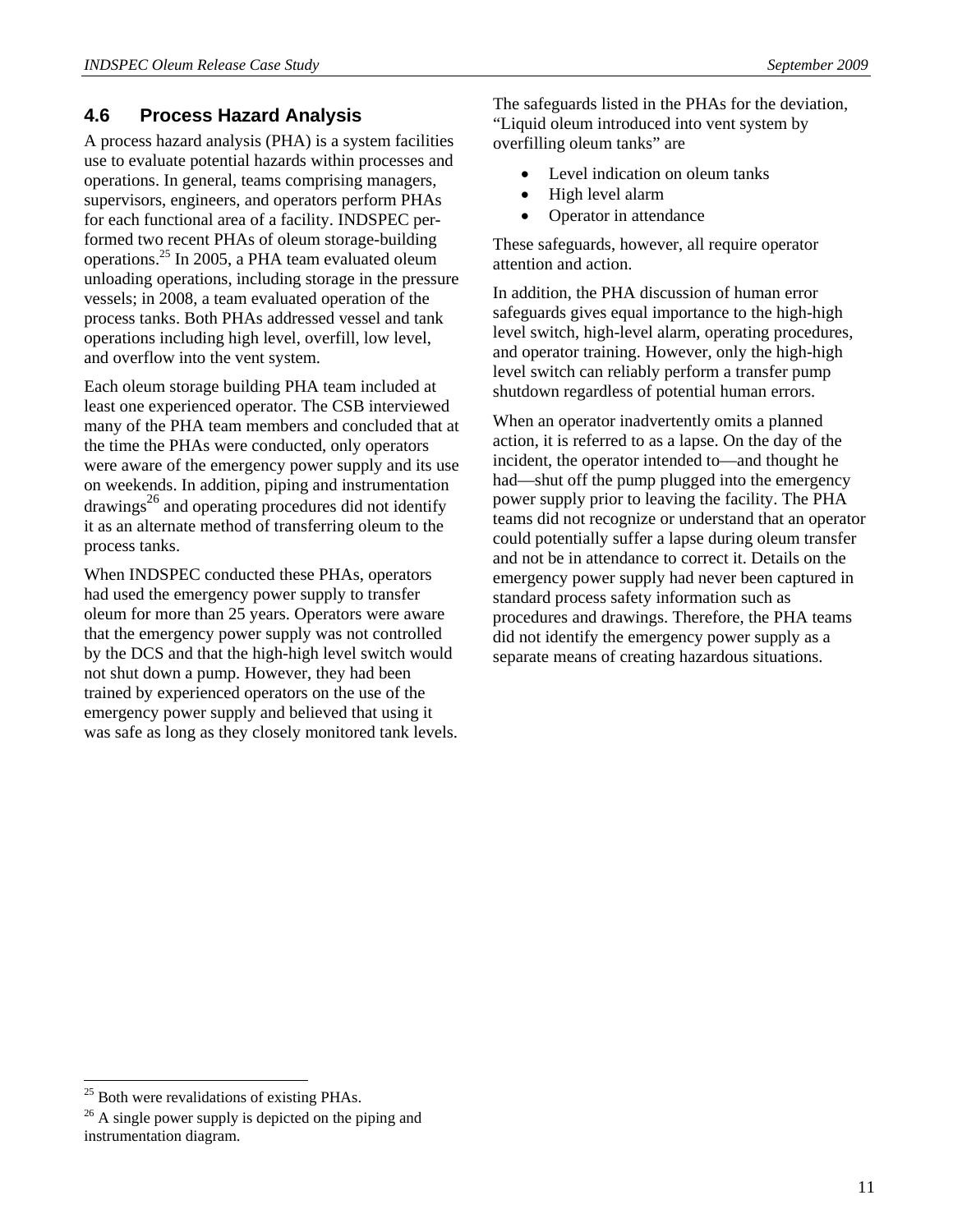# **5.0 Lessons Learned**

## **5.1 Change Management**

In the 1980s, the facility changed the structure of the emergency power supply from temporary wiring to permanent conduit. The facility did not evaluate the significance of this change.

*Evaluate all changes—even those considered temporary—as permanent, including hazard analysis, procedures, training, and drawings. Establish and enforce time limits for temporary changes.* 

## **5.2 Safeguard Evaluation**

The facility installed the emergency power supply without the engineering controls that already existed on the normal power supply and without improving alarms and shutdown systems. Although operator action was the sole protection against tank overfill, the facility gave operators only verbal instruction on the use of the emergency power supply.

*In the hierarchy of controls, administrative and procedural control ranks below engineering control as a safeguard. Ensure that all modes of operation are equipped with equally robust safeguards for similar hazards.* 

## **5.3 Operating Procedures**

The facility's storage system design required operators to transfer oleum on the weekend to ensure operations were unaffected during the week. Operators used a work practice developed years earlier to transfer oleum using two pumps concurrently. This work practice was never recorded in written operating procedures.

*Work practices can develop that do not reflect written operating procedures. Workers may use alternate practices to streamline tasks. Such alternate practices can introduce potential hazards that have not been formally evaluated. Management must engage operators in every step of procedure development and remain vigilant in evaluating how work is actually performed.* 

## **5.4 Process Hazard Analysis**

The facility never included information on the emergency power supply in piping and instrumentation diagrams and written operating procedures. PHA teams were therefore unable to evaluate the consequences of emergency power supply use.

*The quality of PHAs suffers when piping and instrumentation drawings and procedures are not accurate. Facilities must develop protocols requiring drawings and procedures be updated as soon as changes occur.*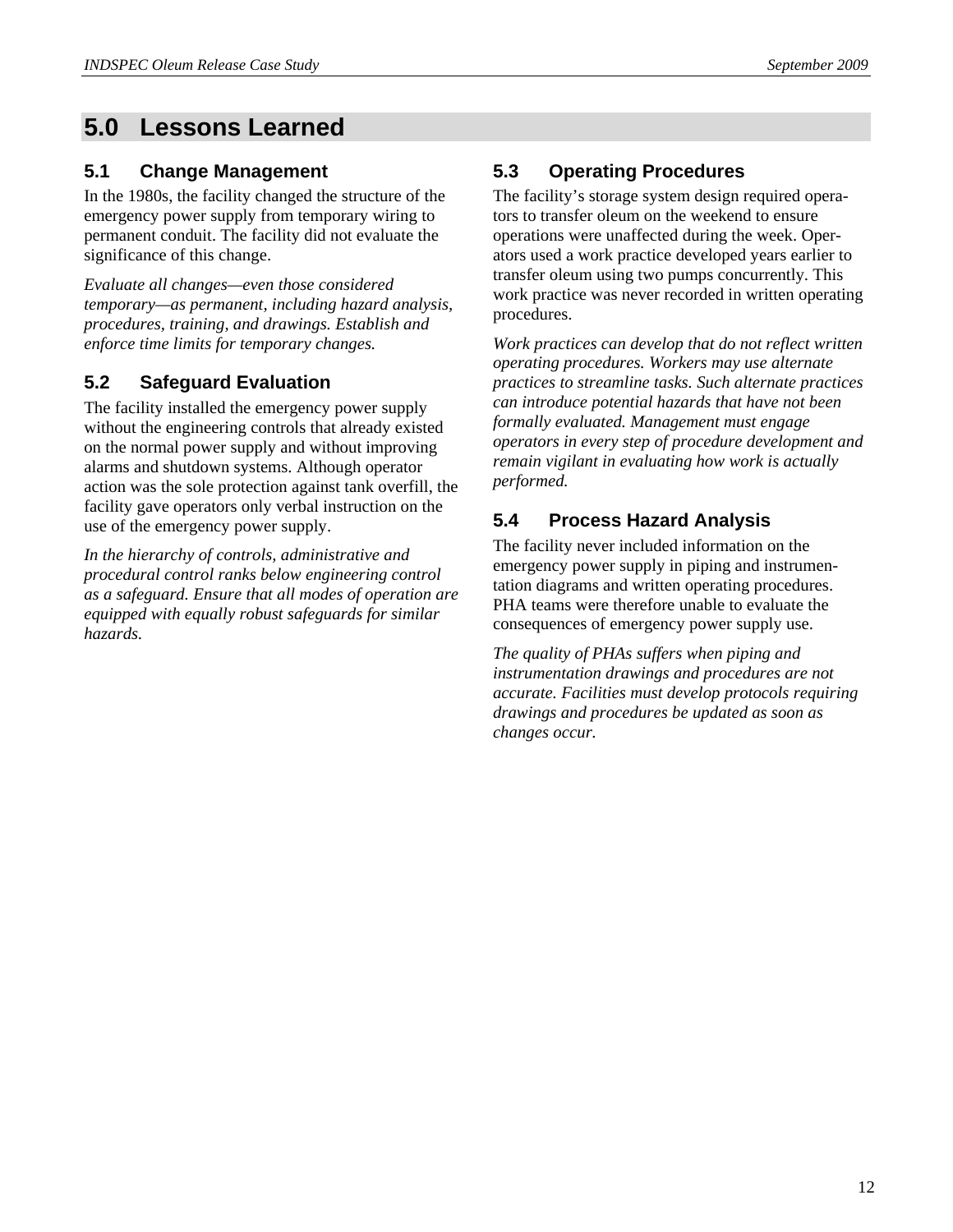# **6.0 References**

- American Industrial Hygiene Association (AIHA). *Emergency Response Planning Guidelines*. AIHA Publication No. AEAR05-561. 2005.
- National Institute for Occupational Safety and Health (NIOSH). *Pocket Guide to Chemical Hazards*. DHHS Publication No. 2005-149. September 2007.
- U.S. Environmental Protection Agency (EPA). Chemical Accident Prevention Provisions, 40 CFR 68 Subpart F, Regulated Substances for Accidental Release Prevention.